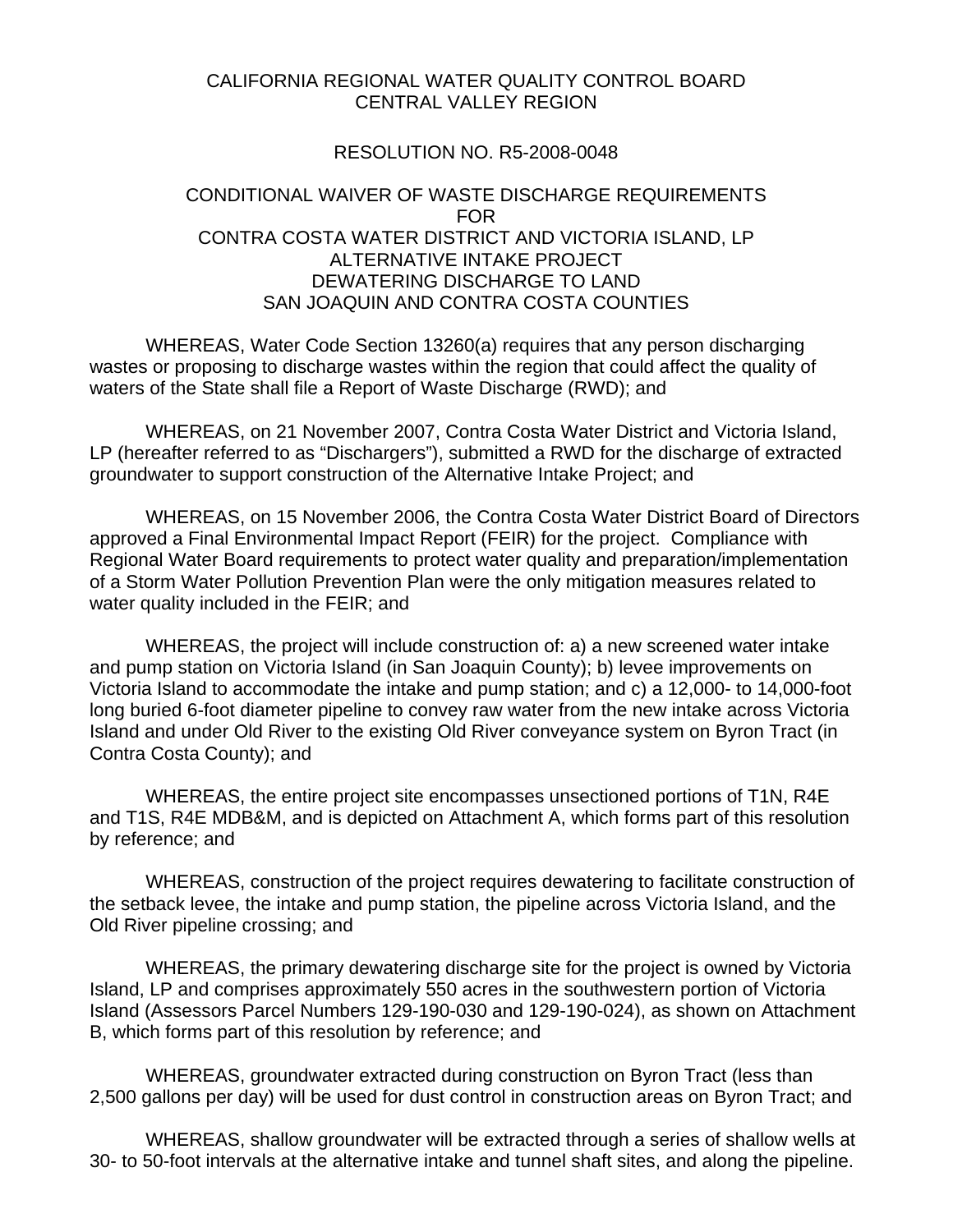Extracted groundwater will be discharged to the designated discharge area and allowed to percolate and evaporate; and

 WHEREAS, dewatering wells will typically be 40 feet deep and 8 inches in diameter. Shallow trench drains with submersible pumps may be used in some dewatering areas; and

 WHEREAS, dewatering well permits will be obtained from the Contra Costa and San Joaquin County Environmental Health Departments, as appropriate; and

 WHEREAS, the project will likely be completed by February 2010, and expected dewatering discharge rates will vary as summarized in the table below; and

| Approximate<br><b>Dewatering Period</b><br>April-July 2008 | <b>Construction Activity</b><br>Setback Levee                 | Estimated<br>Discharge Rate<br>(gpd)<br>4,500 | Equivalent<br>Monthly<br><b>Application Depth</b><br>(inches) <sup>1</sup><br>< 0.1 |
|------------------------------------------------------------|---------------------------------------------------------------|-----------------------------------------------|-------------------------------------------------------------------------------------|
| August-September 2008                                      | Setback Levee<br>Intake/Pump Station                          | 4,500                                         | < 0.1                                                                               |
| October-December 2008                                      | Setback Levee<br>Intake/Pump Station<br><b>River Crossing</b> | 4,500 to<br>5,500                             | < 0.1                                                                               |
| January-April 2009                                         | Intake/Pump Station<br><b>River Crossing</b>                  | 300,000 to<br>500,000                         | 0.7 to 1.1                                                                          |
| May-September 2009                                         | Intake/Pump Station<br><b>River Crossing</b><br>Pipeline      | 1,400,000<br>(2,700,000)<br>peak day)         | 3.1 to 6.0 $^{2}$                                                                   |
| October 2009-February 2010                                 | Intake/Pump Station                                           | 300,000 to<br>500,000                         | $0.7$ to 1.1                                                                        |

<sup>1</sup> Based on a net discharge area of 500 acres for 30 consecutive days.

2 The higher value is based on an extraction rate of 2,700,000 gpd for 30 consecutive days, which is unlikely to occur.

 WHEREAS, extracted groundwater will be conveyed by temporary pipelines to the designated discharge area and will be land applied using flood irrigation methods at a hydraulic rate that does not exceed the long-term evaporation and percolation ability of the soil. The designated discharge area consists of several discrete fields separated by drainage ditches that are protected by soil berms. The discharge system includes isolation valves. Some temporary ponding will likely occur, and the existing berms surrounding the fields and management of discharge rates and schedules will be used to contain the water at all times; and

 WHEREAS, shallow groundwater is typically encountered at less than one to ten feet below the surrounding grade along the entire pipeline alignment. Victoria Island is below sea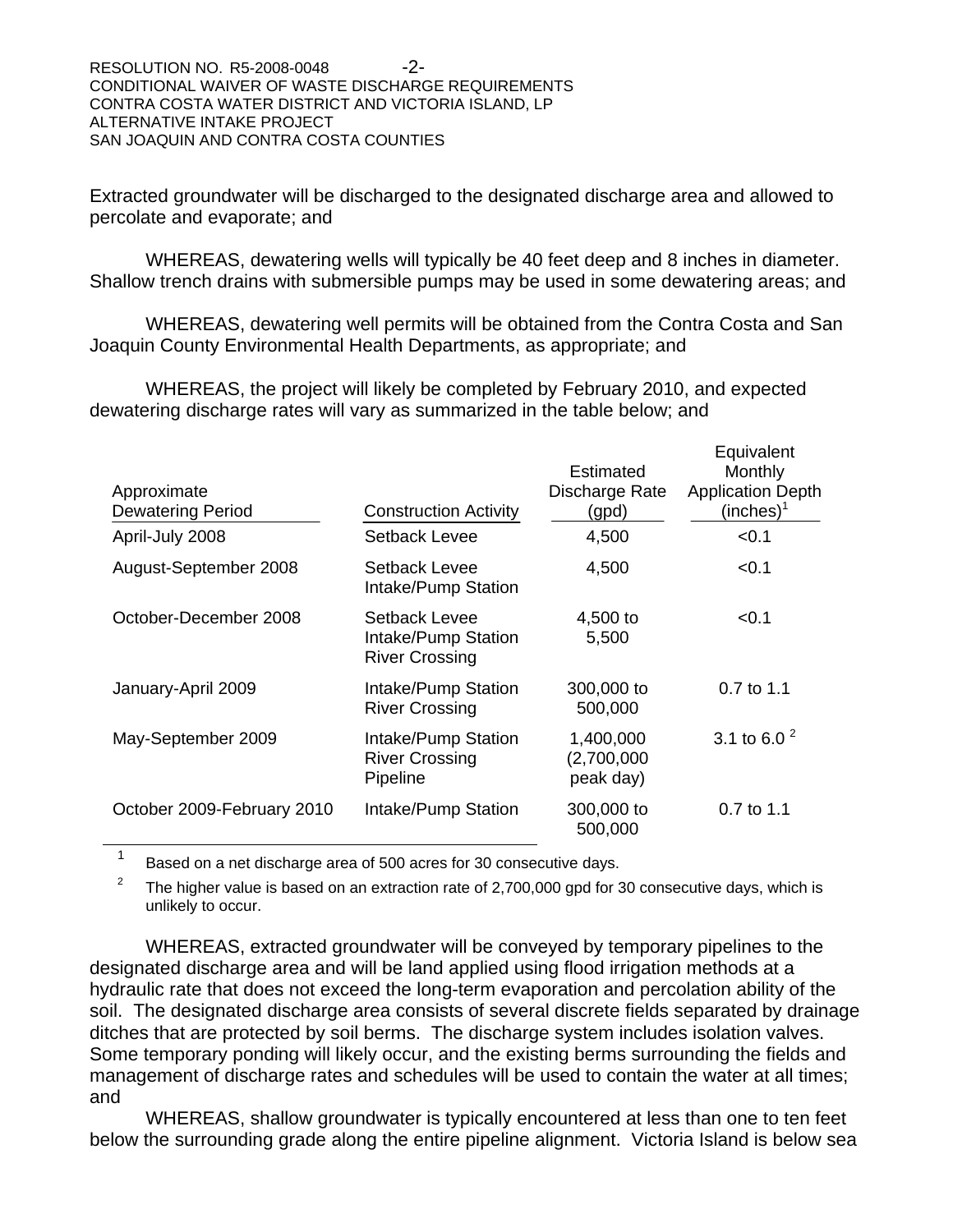level and is continuously dewatered via a series of reclamation ditches that discharge to Old River; and

 WHEREAS, the discharger installed five piezometers on Victoria Island and Byron Tract to assess groundwater depth and quality, as shown on Attachment B, which forms part of this resolution by reference; and

 WHEREAS, based on analysis of shallow groundwater samples from the piezometers in September 2006 and July 2007, the quality of shallow groundwater to be extracted on Victoria Island is characterized as follows:

| Parameter                     | Range of Results          |
|-------------------------------|---------------------------|
| <b>Specific Conductance</b>   | 858 to 4,608 umhos/cm     |
| <b>Total Dissolved Solids</b> | 558 to 2,740 mg/L         |
| рH                            | 7.5 to 7.8                |
| Chloride                      | 148 to 1132 mg/L          |
| Nitrate Nitrogen              | $< 0.5$ mg/L <sup>1</sup> |

<sup>1</sup> Based on a single sample obtained from two piezometers in September 2006.

Two shallow groundwater samples obtained from a single piezometer on Byron Tract were significantly more saline that the Victoria Island samples with a specific conductance value of 6,780 umhos/cm; and

 WHEREAS, the quality of shallow groundwater beneath the designated discharge area is characterized as follows; and

| Parameter                     | Range of Results          |
|-------------------------------|---------------------------|
| <b>Specific Conductance</b>   | 3,570 to 4,520 umhos/cm   |
| <b>Total Dissolved Solids</b> | 2,313 to 2,740 mg/L       |
| рH                            | 7.6 to 7.8                |
| Chloride                      | 580 to 611 mg/L           |
| Nitrate Nitrogen              | $< 0.5$ mg/L <sup>1</sup> |

<sup>1</sup> Based on a single sample obtained in September 2006.

 WHEREAS, the RWD included an adequate operation and maintenance plan that included best management practices to prevent discharges to surface water; and

 WHEREAS, the RWD included a water balance that demonstrates that the designated discharge area provides significantly more disposal capacity than that required for the anticipated discharge rates using a reasonably conservative numerical model; and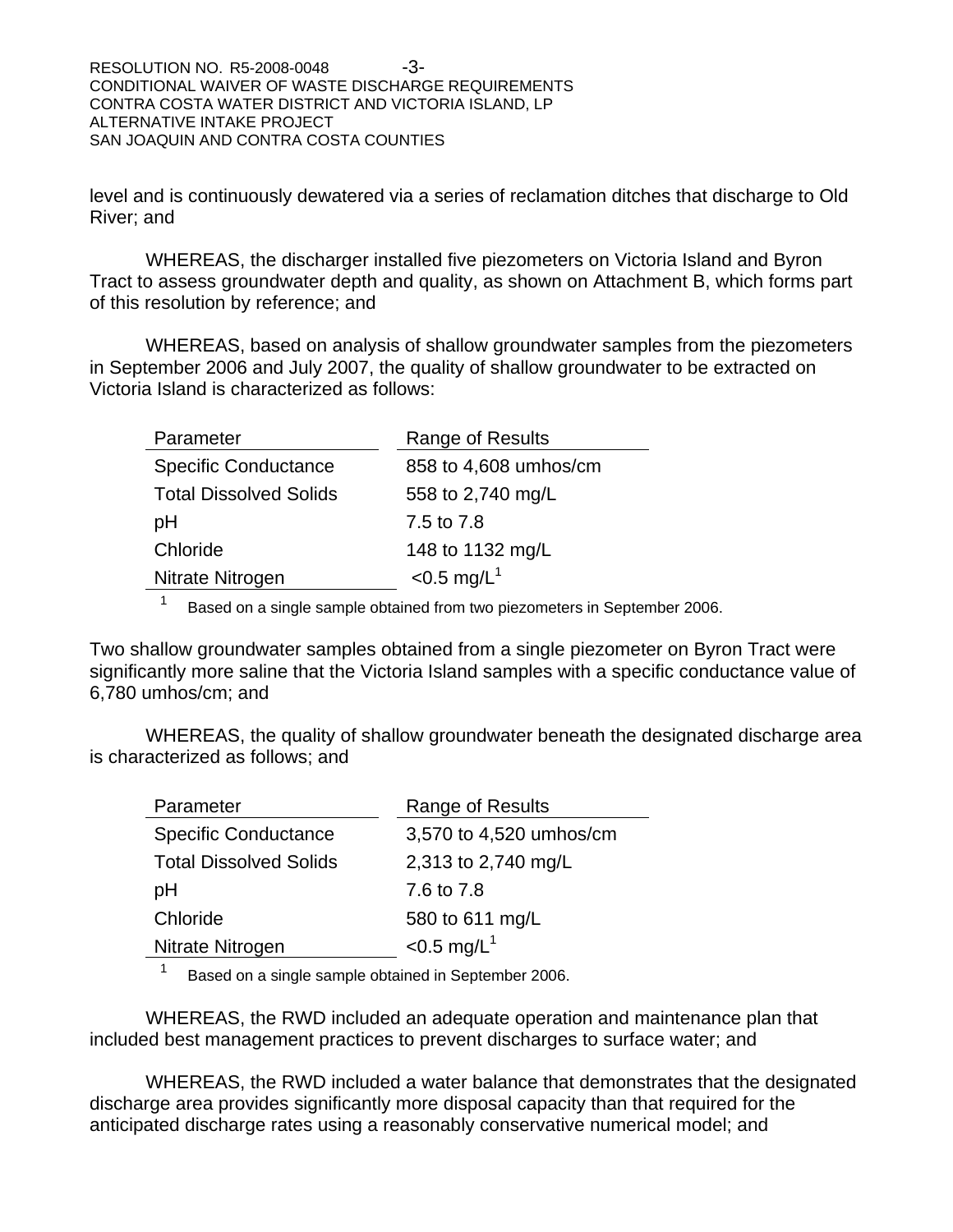WHEREAS, surface water drainage from the project site is to the Sacramento San Joaquin River Delta; and

 WHEREAS, the designated beneficial uses of the of the Sacramento San Joaquin River Delta are municipal and domestic supply; agricultural supply; industrial process and service supply; water contact recreation; non-contact water recreation; warm and cold freshwater habitat; migration of aquatic organisms; spawning, reproduction, and/or early development; wildlife habitat, and navigation; and

 WHEREAS, the designated beneficial uses of the groundwater are municipal and domestic supply, agricultural supply, and industrial service supply; and

 WHEREAS, the Regional Water Quality Control Board, Central Valley Region has a statutory obligation to prescribe waste discharge requirements except where a waiver is not against the public interest; and

 WHEREAS, the Regional Water Board has determined that due to the fact that shallow groundwater will be extracted from, and discharged back into, the same aquifer with little potential for evapoconcentration in or near the same area from which it was extracted, the discharge poses little or no threat to water quality if the water is discharged under conditions that prevent discharge to surface water; and

 WHEREAS, the Regional Board held a hearing on 14 March 2008 in Rancho Cordova, California and considered all evidence concerning this matter:

 RESOLVED, that the California Regional Water Quality Control Board, Central Valley Region waives waste discharge requirements for the Alternative Intake Project dewatering discharge, subject to the following conditions:

### **Discharge Prohibitions**

- 1. Discharge of extracted groundwater to surface waters or surface water drainage courses is prohibited.
- 2. Discharge of waste classified as "hazardous" as defined in 27 CCR Section 20164 is prohibited.
- 3. Bypass or overflow of extracted groundwater from the designated discharge area shown on Attachment B is prohibited.

### **Discharge Specifications:**

1. The discharge flow rate shall not exceed the percolative and evaporative capacity of the designated discharge area.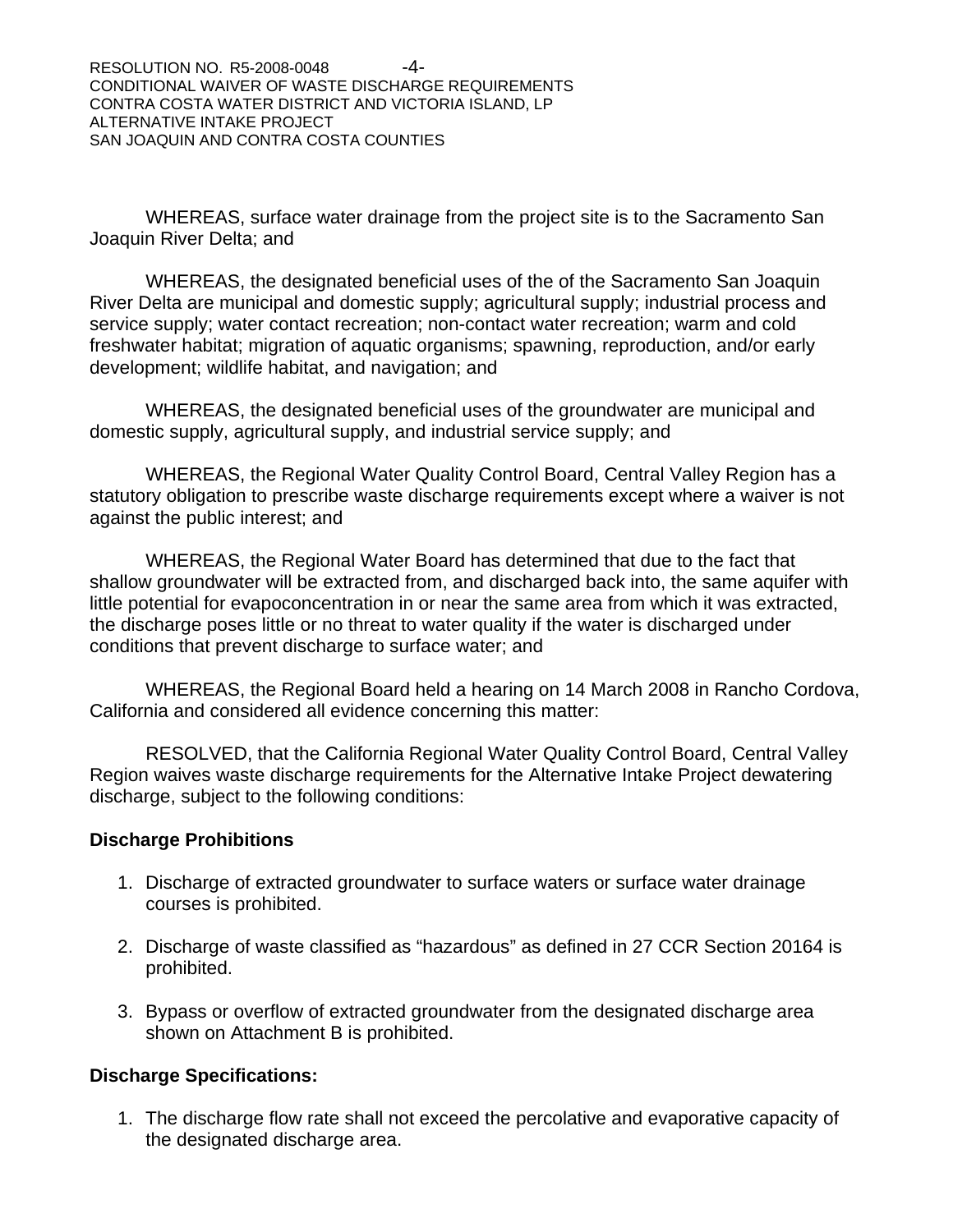- 2. Extracted groundwater used for dust control shall be managed to prevent overspray or runoff that discharges to surface waters.
- 3. The discharge shall not cause a condition of pollution or nuisance as defined by the California Water Code, Section 13050.
- 4. Objectionable odor originating at the designated discharge area shall not be perceivable beyond the limits of that area.
- 5. The Dischargers shall operate all systems and equipment to optimize the quality of the discharge.
- 6. Storm water best management practices, as described in the Storm Water Pollution Prevention Plan, shall be implemented at all times.
- 7. This waiver expires on **31 December 2012**. The Dischargers must submit a RWD at least 120 days before the expiration date to obtain a new waiver if they wish to continue the discharge after the expiration date.

### **Provisions**

- 1. The Dischargers shall comply with the monitoring and reporting requirements prescribed in Monitoring and Reporting Program No. R5-2008-0048. In so doing, the Discharger shall comply with the "Standard Provisions and Reporting Requirements for Waste Discharge Requirements," dated 1 March 1991, which are attached hereto and made part of this Order by reference.
- 2. Contra Costa Water District will generate the waste subject to the terms and conditions of this waiver and will maintain exclusive control over the discharge. Victoria Island, LP is named as a co-discharger because this entity owns the land where the discharge will occur. As such, Contra Costa Water District is primarily responsible for compliance with the conditions of this Resolution.

 RESOLVED, that this action waving waste discharge requirements is conditional and may be terminated at any time prior to 31 December 2012.

I, PAMELA C. CREEDON, Executive Officer, do hereby certify the foregoing is a true, full, and correct copy of a resolution adopted by the California Regional Water Quality Control Board, Central Valley Region, on 14 March 2008.

\_\_\_\_\_\_\_\_\_\_\_\_\_\_\_\_\_\_\_\_\_\_\_\_\_\_\_\_\_\_\_\_\_\_\_\_\_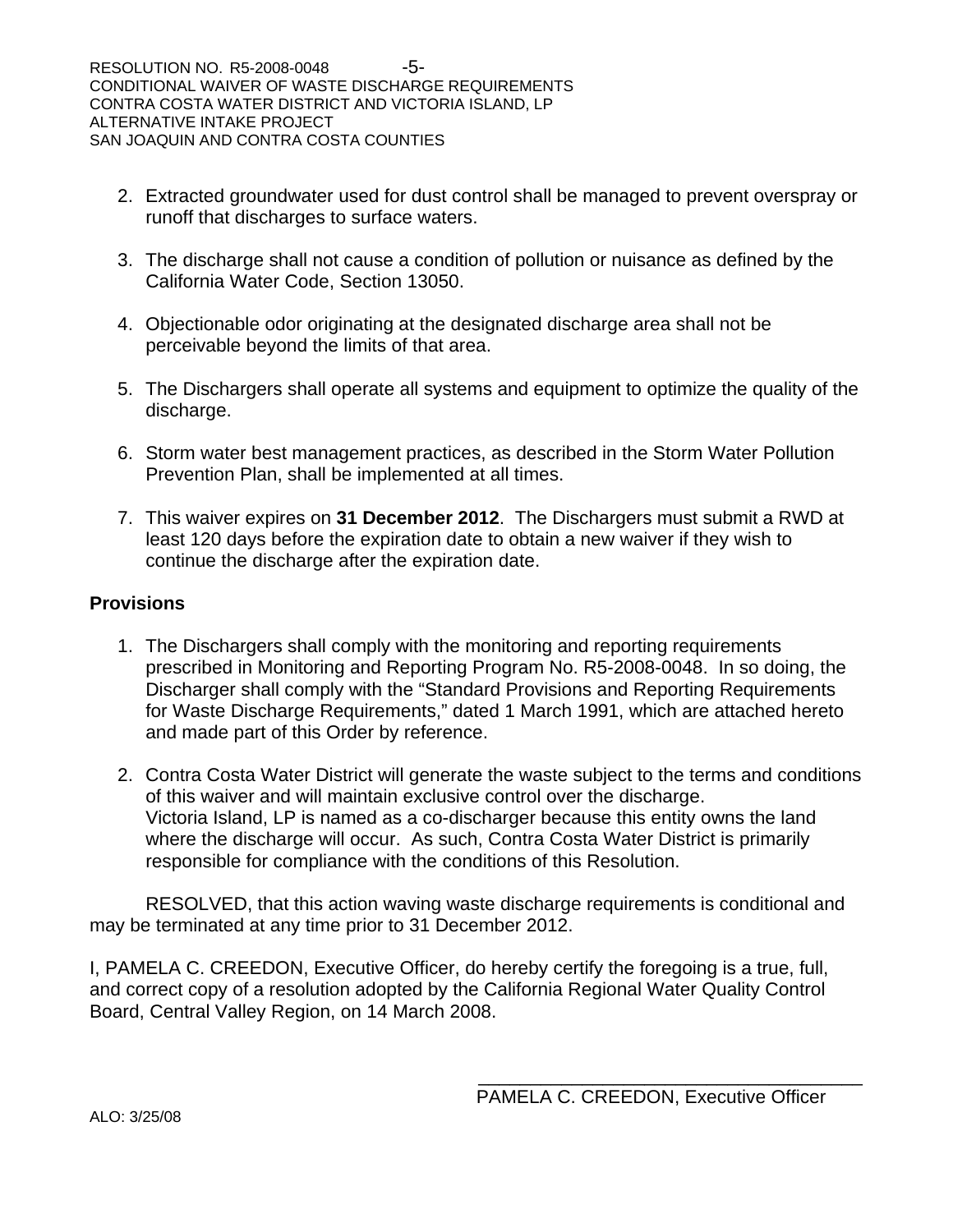# ATTACHMENT A

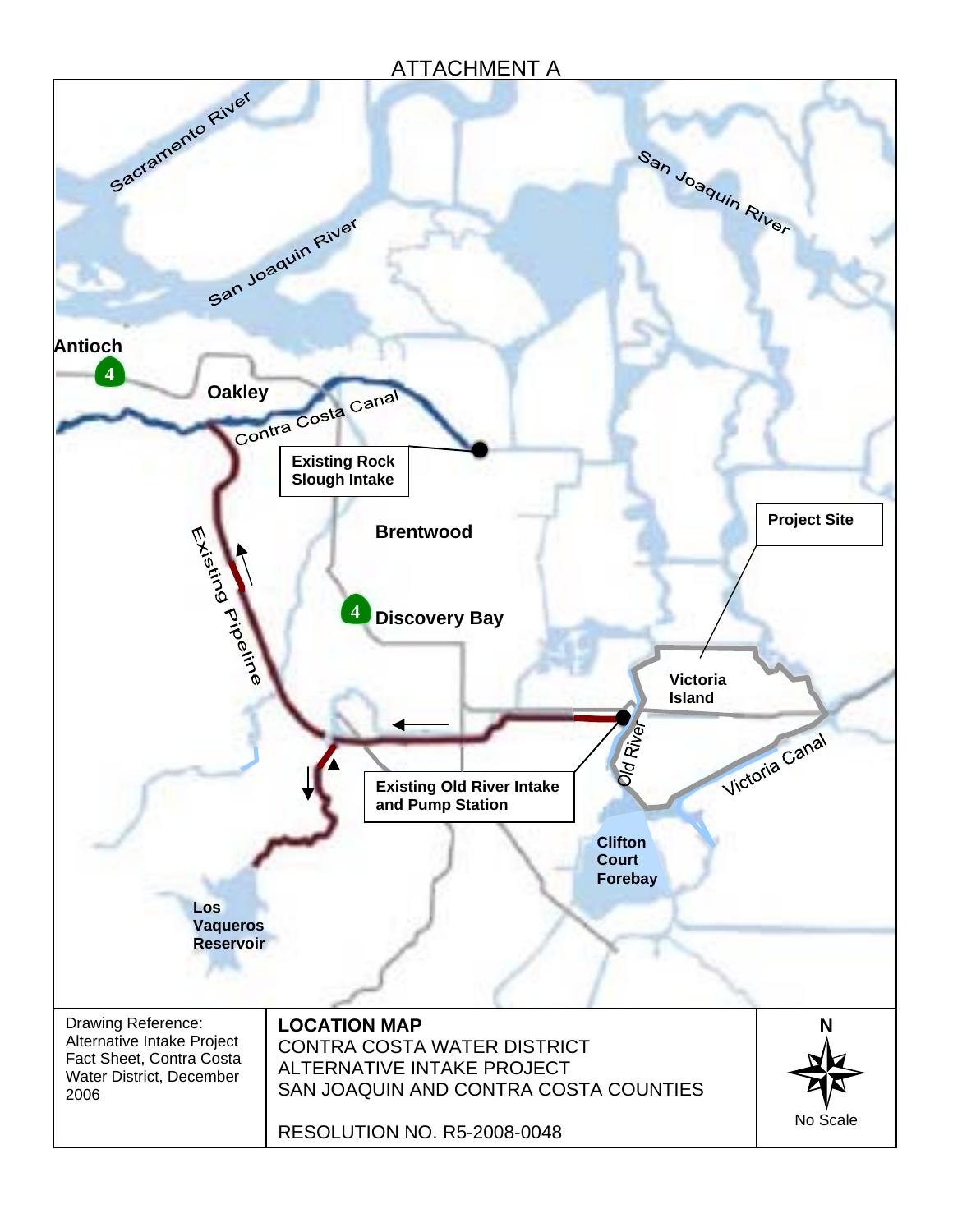# ATTACHMENT B

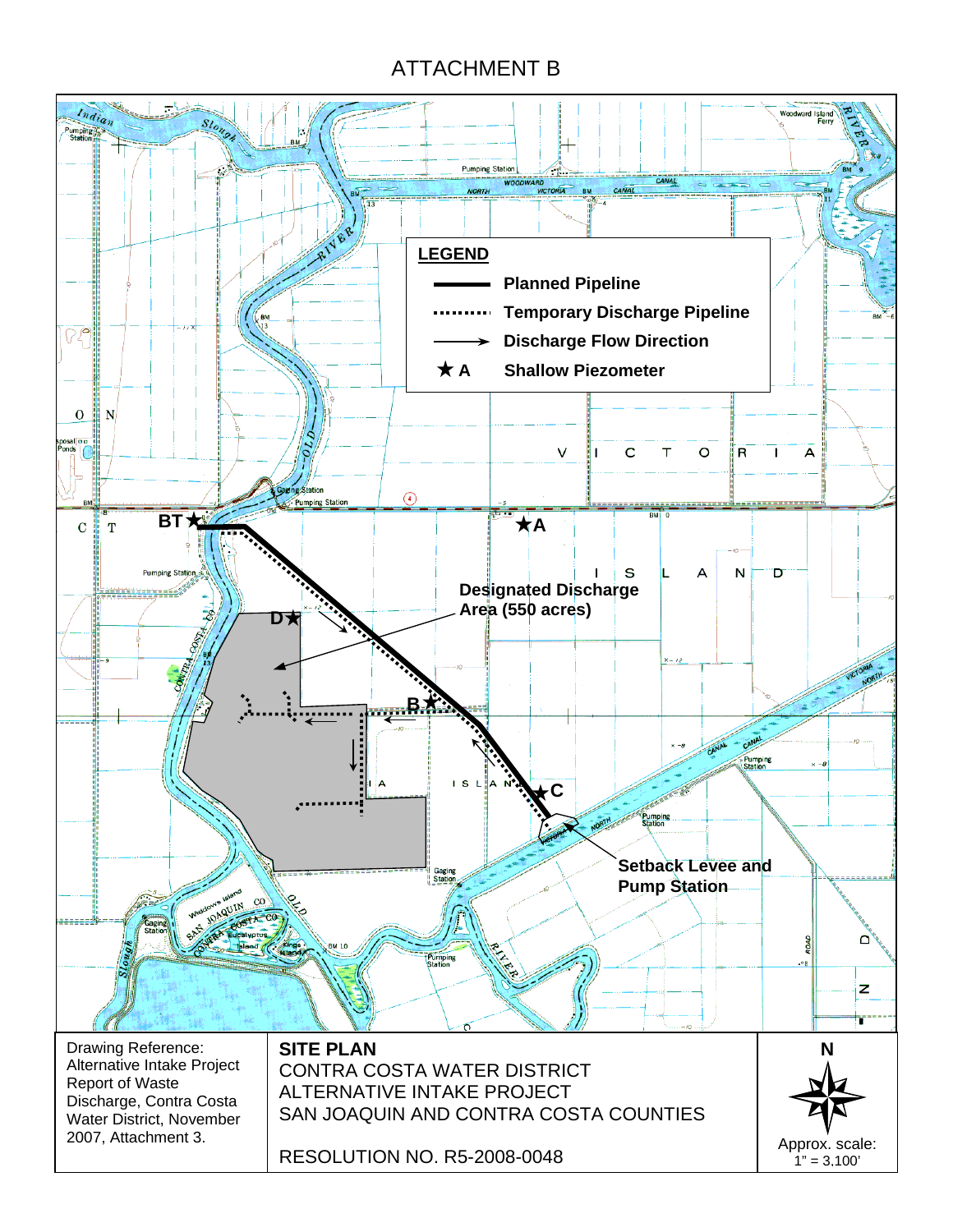### CALIFORNIA REGIONAL WATER QUALITY CONTROL BOARD CENTRAL VALLEY REGION

### MONITORING AND REPORTING PROGRAM NO. R5-2008-0048 FOR CONTRA COSTA WATER DISTRICT AND VICTORIA ISLAND, LP ALTERNATIVE INTAKE PROJECT DEWATERING DISCHARGE TO LAND SAN JOAQUIN AND CONTRA COSTA COUNTIES

This Monitoring and Reporting Program (MRP) describes requirements for monitoring reclaimed water and reclaimed water reuse areas. This MRP is issued pursuant to Water Code Section 13267. The Dischargers shall not implement any changes to this MRP unless and until a revised MRP is issued by the Executive Officer.

### **DEWATERING DISCHARGE AREA MONITORING**

The Dischargers shall monitor the dewatering discharge area in accordance with the following. Monitoring shall be performed at least weekly and the results shall be included in the monthly monitoring report. Erosion, ground saturation, the effectiveness of containment berms and levees, and nuisance conditions shall be evaluated weekly and discussed in the report. The discharge shall also be monitored to estimate hydraulic loading rates.

| Parameter                                                                                                            | Units                    | Type of<br>Sample | Monitoring<br>Frequency | Reporting<br>Frequency |
|----------------------------------------------------------------------------------------------------------------------|--------------------------|-------------------|-------------------------|------------------------|
| Flow from extraction wells to<br>each discharge area <sup>1</sup><br>a) Designated Discharge Area<br>b) Dust Control | Gallons<br>and<br>inches | Estimation        | Weekly                  | <b>Monthly</b>         |
| Rainfall                                                                                                             | inches                   | Measurement       | Weekly                  | Monthly                |
| Net acreage receiving the<br>discharge                                                                               | acres                    | Estimation        | Weekly                  | Monthly                |

 $1$  Specific discharge areas shall be identified on a scaled map.

### **REPORTING**

In reporting monitoring data, the Dischargers shall arrange the data in tabular form so that the date and monitoring results are readily discernible. The data shall be summarized in such a manner to clearly illustrate compliance with the conditions of Resolution No. R5-2008-0048. The results of any monitoring done more frequently than required at the locations specified in the Monitoring and Reporting Program shall be reported to the Regional Water Board.